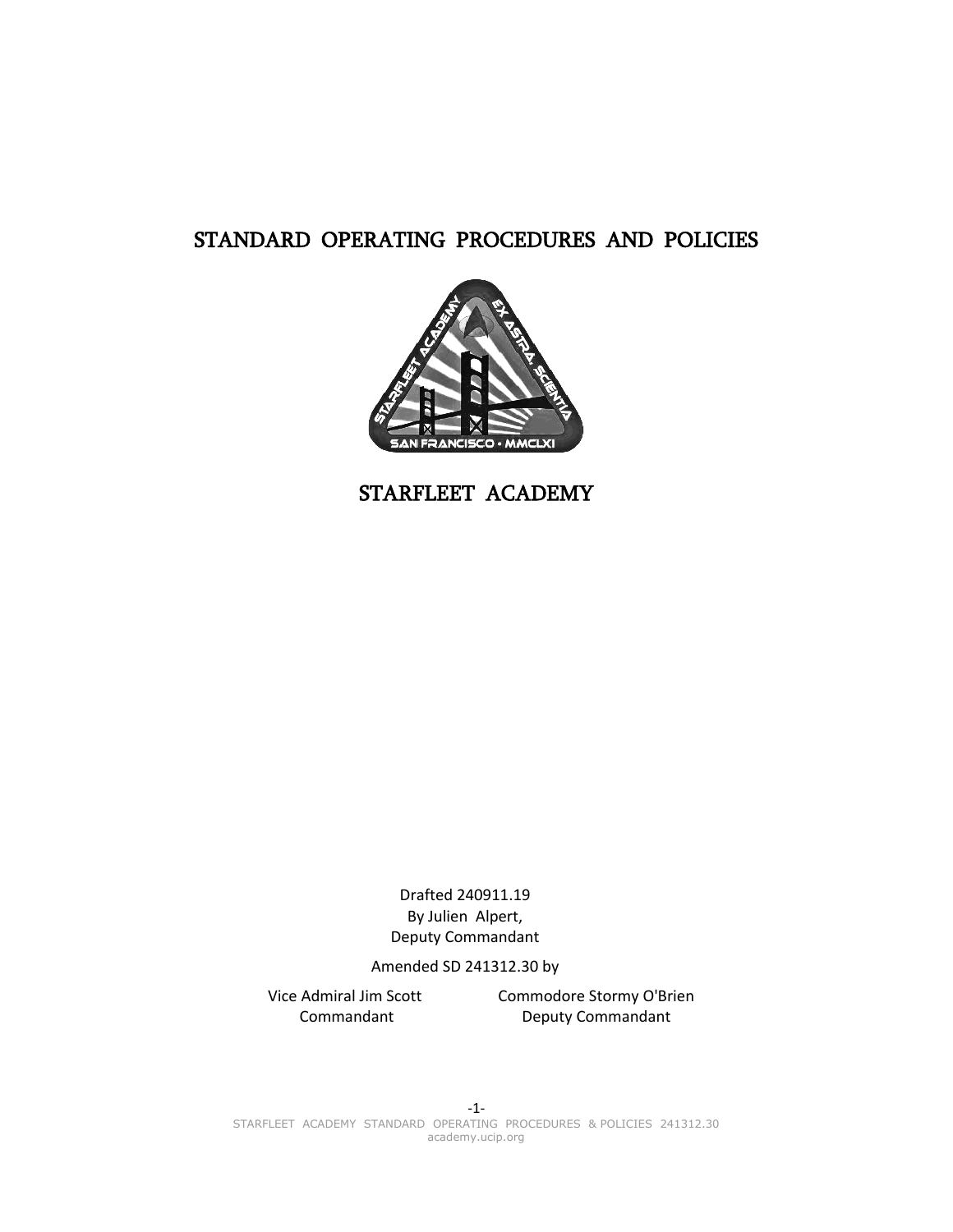## <span id="page-1-0"></span>**Table of Contents**

- I. [Requirements for Acceptance to the Instructor Ranks](#page-2-0)
- II. [Procedures for Grading](#page-3-2)
- III. [Reporting](#page-3-1)
- IV. [Procedures for Awards](#page-3-0)
- V. [Policy Regarding Punitive Action](#page-4-0)
- VI. [Procedures for Enacting Punitive Action](#page-5-0)
- VII. [Procedures for Promotion](#page-6-0)
- VIII. [Policy Regarding Academy IRC Channels](#page-7-0)
- IX. [Policy Regarding Meetings](#page-8-2)
- X. [Procedures for Meetings](#page-8-1)
- XI. [Code of Conduct Act](#page-8-0)
- XII. [Friendly User Policy](#page-9-1)
- XIII. [Sources Cited](#page-9-0)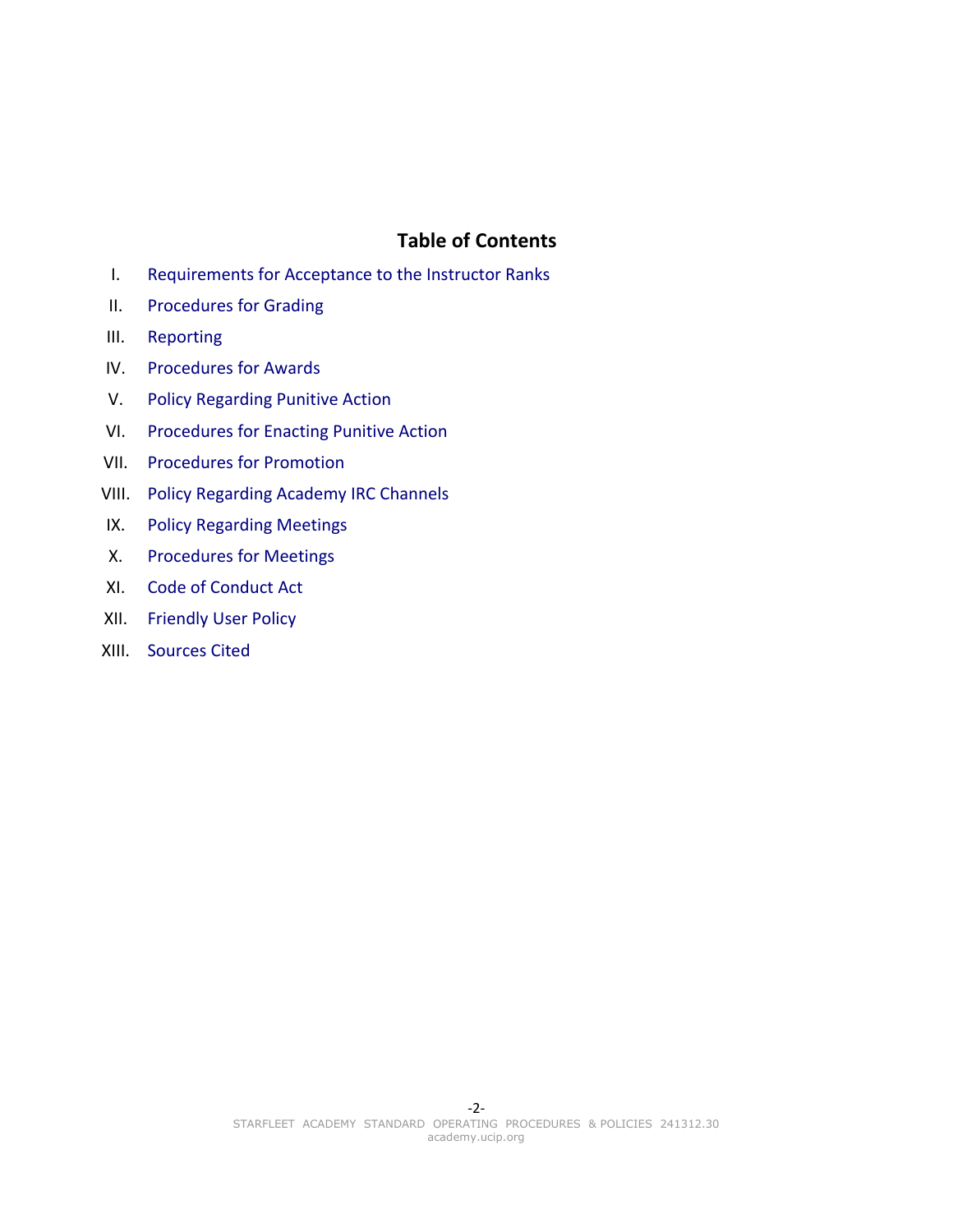Acceptance of an academy position signifies your agreement to abide by the policies and adhere to the procedures contained herein. Failure to comply will have consequences.

#### <span id="page-2-0"></span>**I. Requirements for Acceptance to the Instructor Ranks**

All prospective instructors must meet the following requirements without exception unless granted special dispensation by the Academy Commandant of the Academy.

#### A) Instructors

1. All instructors must be active on at least one Sim.

2. All instructors are required to maintain an active email account for use with the Academy and must have the ability to check said email account at least once a day.

3. All instructors agree to do the following:

a) Update course materials, ie the Guide, Exam and create an or answer key for the exam

b) Provide copies of the updated material to the Dean and Commandant for recommendations and approval.

c) Be willing to answer your students questions and guide them towards answers.

- d) Grade their exams in a timely manner (see section II )
- e) have patience. you'll need it.
- B) Deputy Deans

1. All deputy deans must be active on at least one Sim.

2. All deputy deans are required to maintain an active email account for use with the Academy and must have the ability to check said email account at least once a day.

- 3. All deputy deans must be able to step in for the deans should it be required.
- 4. Agree to perform the following Duties:
	- a) Work with the Dean in partnership.
	- b) Ask what needs to be done.

#### C) Deans

1. All deans must be active on at least one Sim.

2. All deans are required to maintain an active email account for use with the academy and must have the ability to check said email account at least once a day.

3. All deans are required to keep a list of all instructors in their department; this includes email addresses, [DBID's?], academy lists that each person should be on.

4. Work with your Deputy and the Commandant's Office to keep the Academy running smoothly.

5. Keep your instructors aware of officers and new cadets applications

6. Encourage your instructors in their service to the Academy and the UCIP.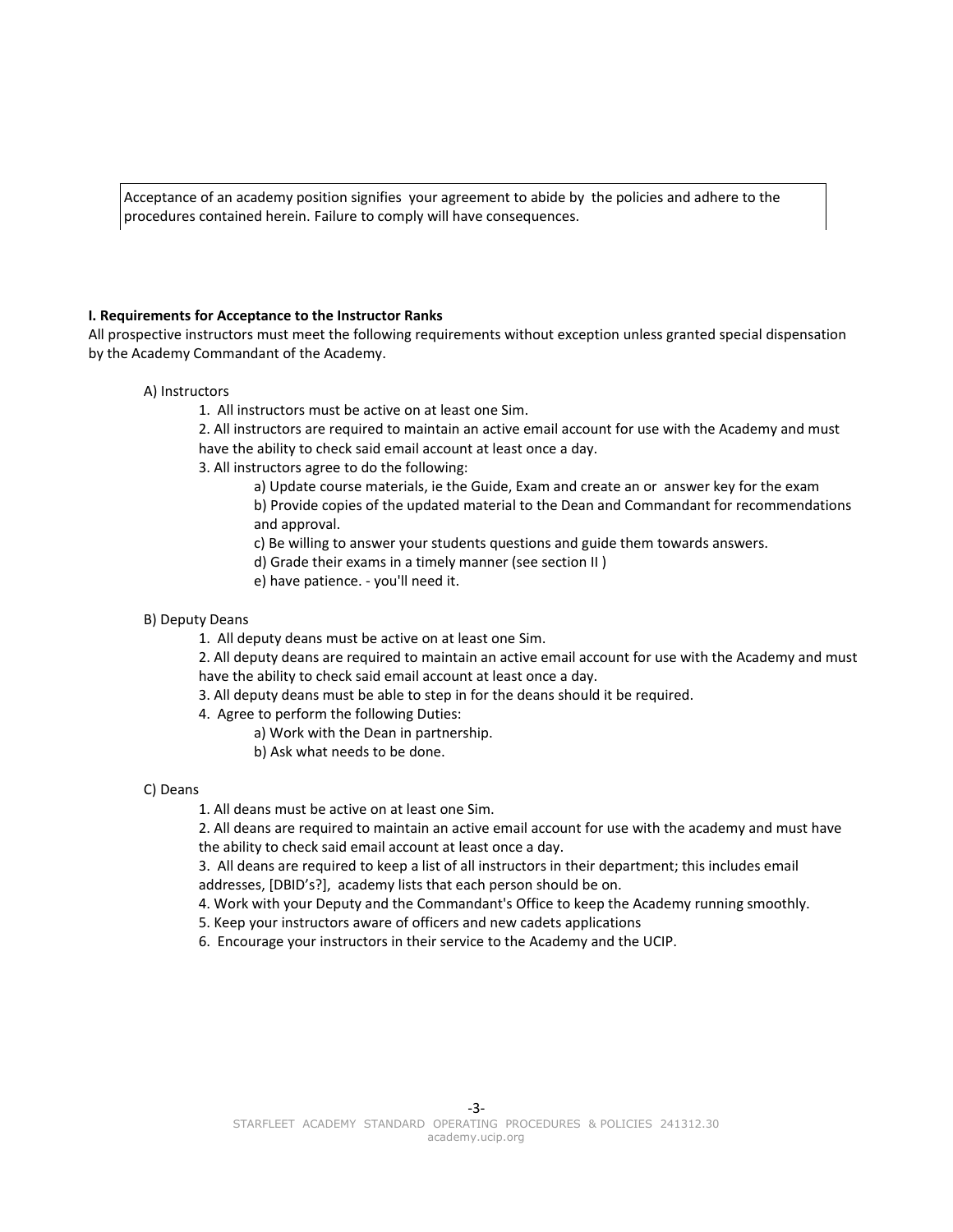#### <span id="page-3-2"></span>**II. Procedures for Grading** [\[Table of Contents\]](#page-1-0)

#### A) Time Limit

**1. All instructors are required to review, grade, and return all submitted exams within 72 hours (3 days) of receipt.**

2. If the instructor needs more time a notice must be sent to the student giving said student an approximation of when their exam will be returned . **This time period is not to exceed two weeks.**  3. Permission is required from the Commandant or Deputy Commandant -if the scoring is going to take longer than two weeks.

4. Upon Request from the Instructor, the Dean,the Deputy Commandant or Commandant will grade an exam when the instructor. Limited to 4 times a year per instructor.

5. Exceptions: LOA and ELOA with a request sent by the instructor to his or her Dean requesting them to take over his or her course/scoring exams for given time period. IE start date and end date. Please provide the Dean an answer key for your course.

```
B) Scoring
```
1. All exams must be given a grade by that course's respective instructor in order to be considered complete.

a. A satisfactory (passing) score for any exam is considered **80% or better.**

b. Any score **79% or below** is considered failing and the student in question

must retake said course for ONLY the questions they missed.

c. Scores may not exceed 100% in any circumstance whatsoever.

## 2. Retaking Exams

a. Any exam may be retaken at the discretion of the student and the instructor for a higher score for any reason.

b. An exam may only be retaken three times.

c. Only the highest, satisfactory score is recorded.

3. Extra Credit

a. If extra credit is offered, the points will only be added to the score if the student taking the exam does not achieve a satisfactory score.

#### <span id="page-3-1"></span>**III. Reporting** [\[Table of Contents\]](#page-1-0)

Currently the Academy Faculty reports once a month.

A. All instructors report on the 25th of every month.

1. If no students are enrolled in your course you must respond to Roll Call.

Roll Call requires the following information:

The name of the Course you instruct,

Your Rank and Name

2. If an instructor fails to report or respond to Roll Call two consecutive months the instructor is considered inactive. The instructor must contact the Commandant to rejoin the academy.

2 Deans report on the 29th of every month.

<span id="page-3-0"></span>3. Commandant on the 5th of every month.

 **Late Reports must be cleared with the Commandant.**

#### **IV. Procedures for Awards** [\[Table of Contents\]](#page-1-0)

Awards may be presented for any reason, given that the individual recipient has earned it.

A) Nomination

1. To nominate an individual for an award, it must first go up the chain of command. All instructors must pass on the request to the dean of their department. The dean will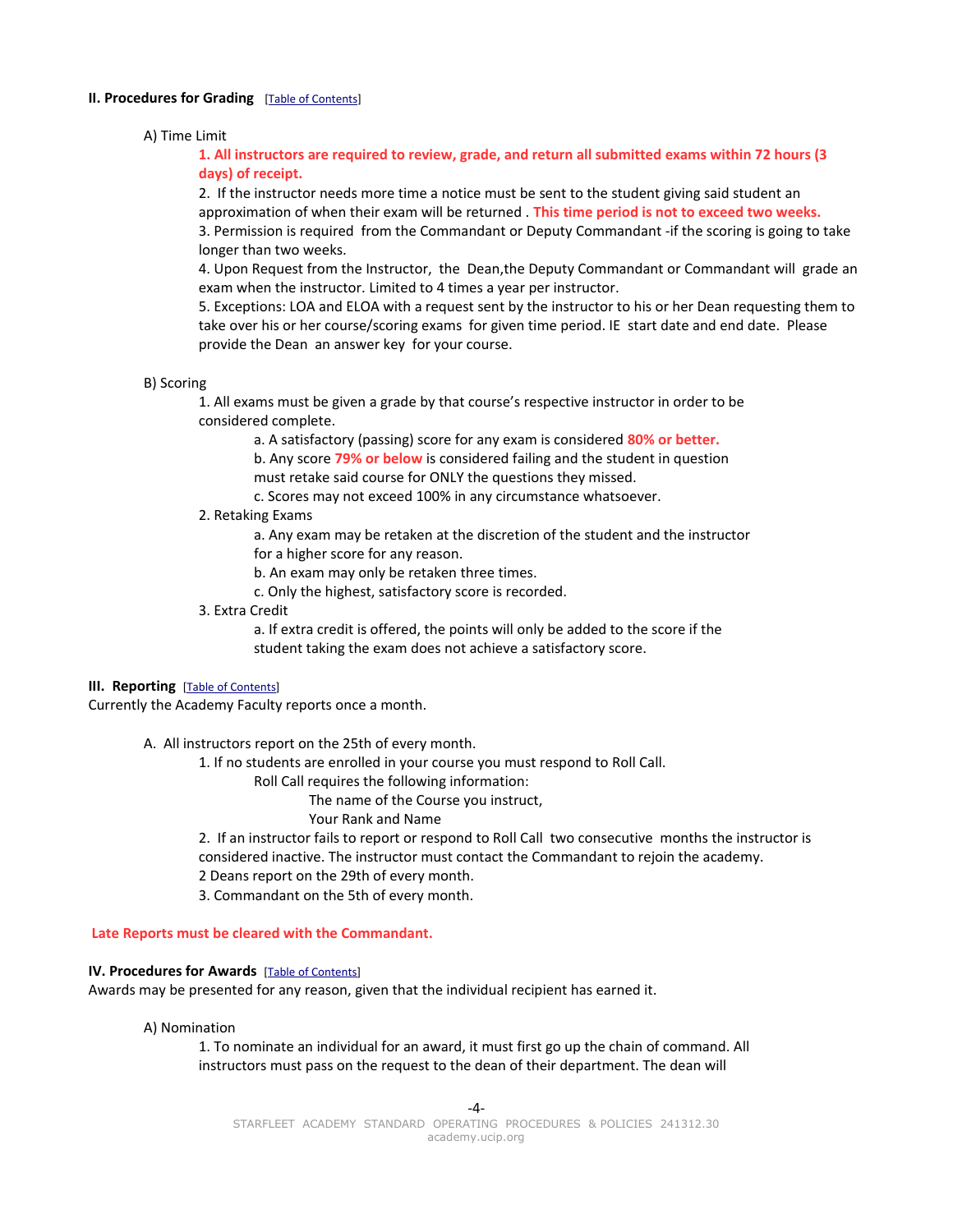then forward the request to the Academy Commandant of the Academy for approval.

2. All nominations must be submitted in writing.

3. All nominations must be accompanied with proof that the instructor has earned the award they are being nominated for.

## B) Presentation

1. All awards shall be presented by the Academy Commandant of the Academy upon their approval. 2. If the Academy Commandant of the Academy is unable to present the award, the Deputy Commandant of the Academy may present the award, or a Dean of that department may present the award as well.

## C) Specific Awards

1. Superior Performance Medal

a. The Superior Performance Medal shall be awarded to those individuals who show academic initiative by scoring a 100% on any exam that they have taken.

i Total score must equal 100%

ii. It is possible to obtain this award more than once.

iii. This award cannot be awarded to SIMGuide Students.

A list of all Starfleet Academy awards can be seen at: [http://lcars.ucip.org/index.php?title=Starfleet\\_Academy\\_awards\\_List](http://lcars.ucip.org/index.php?title=Starfleet_Academy_awards_List)

## <span id="page-4-0"></span>**V. Policy Regarding Punitive Action** [\[Table of Contents\]](#page-1-0)

Failure to comply with the policies contained herein will result in the following action(s) being taken:

A) Warning

1. Warnings will be issued on an individual, case-by-case basis to those individuals failing to comply with the policies contained herein.

a. After the first offense, the individual in question shall be issued a verbal warning by their immediate superior.

b. After the second offense, the individual in question shall be issued a verbal warning, followed by a written warning by email from their immediate superior. c. After the third officers, the individual in question shall be issued a written warning from their immediate superior and a written warning from the Academy Commandant of the Academy.

B) Suspension

1. Suspension will be enacted in the event that an individual does not heed multiple warnings issued by their superior and or the Academy Commandant of the Academy. Suspension can also be enacted on an individual, case-by-case basis if warranted by the severity of the situation.

a. The first suspension enacted shall be no longer than 30 days.

b. The second suspension enacted shall be no longer than 60 days.

2.The individual in question shall also be required to submit to a review board consisting of the Academy Commandant of the Academy, Deputy Commandant of the Academy (if the Deputy Commandant of the Academy is not their immediate superior), their immediate superior, and a third party to be determined by the Academy Commandant.

3.. The third suspension enacted will be Demotion

a. An individual will be demoted to their next lowest rank on their second suspension and their promotion time will be reset. Demotion can also occur if warranted by the severity of the situation.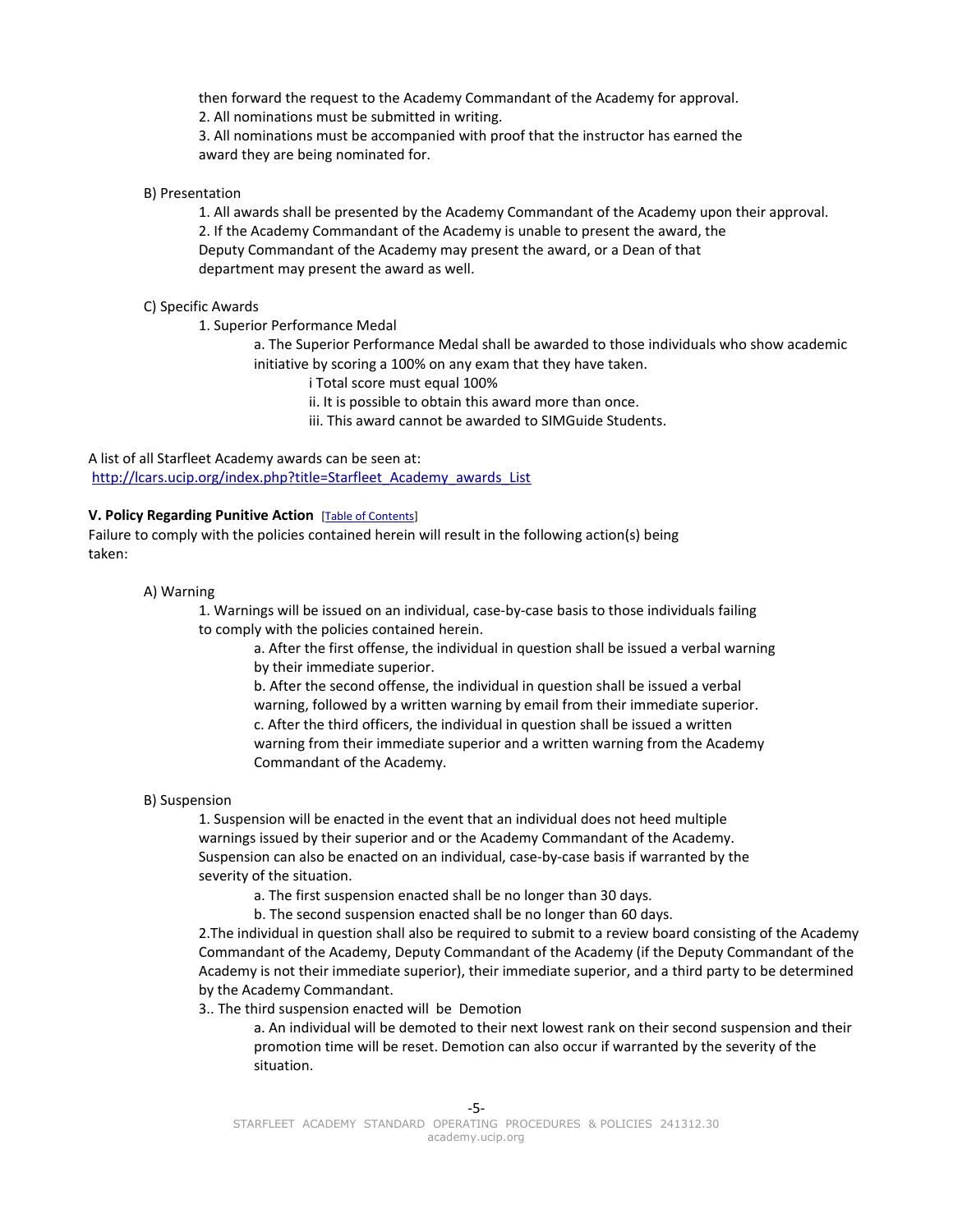## C) Dismissal

1. Dismissal will be enacted in the event that an individual continually fails to comply with the policies contained herein. Dismissal can also be enacted on an individual, case-by-case basis if warranted by the severity of the situation.

a. An individual who is dismissed may reapply for instructor status after 180 days (6 months).

> i. An individual reapplying for instructor status may also assume their previous position if it has not already been filled. This is left to the discretion of the Dean of that department.

#### D) Ban

1. A ban will be enacted on an individual's second dismissal. Bans can also be enacted on an individual, case-by-case basis if warranted by the severity of the situation.

a. Banned individuals are barred from serving in the Academy in any capacity. b. A non-dismissal ban (a ban that is enacted with no prior dismissal on an individual's record) can only be enacted by the Academy Commandant of the Academy after consulting with that individual's immediate superior and the Director of Services Division.

<span id="page-5-0"></span>c. Banned individuals are banned from all Academy channels and email lists.

## **VI. Procedures for Enacting Punitive Action** [\[Table of Contents\]](#page-1-0)

#### A) Emails

1. All correspondence with individuals receiving punitive action must be carbon-copied (cc) to the following:

a. acadex@academy.ucip.org

2. All correspondence with individuals being dismissed must be carbon-copied (cc) to the following: a. ccmdt@academy.ucip.org

3. All correspondence with individuals being banned must be carbon-copied (cc) to the following:

a. ccmdt@academy.ucip.org

b. services-exec@ucip.org

## B) Verbal Warnings

1. All verbal warnings shall be issued by IRC or Email only. But it must be clearly marked that it is a verbal warning.

2. If the verbal warning is for the Basic SIMGuide School, they should be sent to the following lists:

a. Individuals Email

b. acadex@academy.ucip.org

c. simguide-exec@academy.ucip.org

3. If the verbal warning is for the Advance Course School, they should be sent to the following lists:

a. Individuals Email

b. acadex@academy.ucip.org

c. advanced-exec@academy.ucip.org

4. If the verbal warning is for the Command School, they should be sent to the following lists:

a. Individuals Email

b. acadex@academy.ucip.org

c. command-exec@academy.ucip.org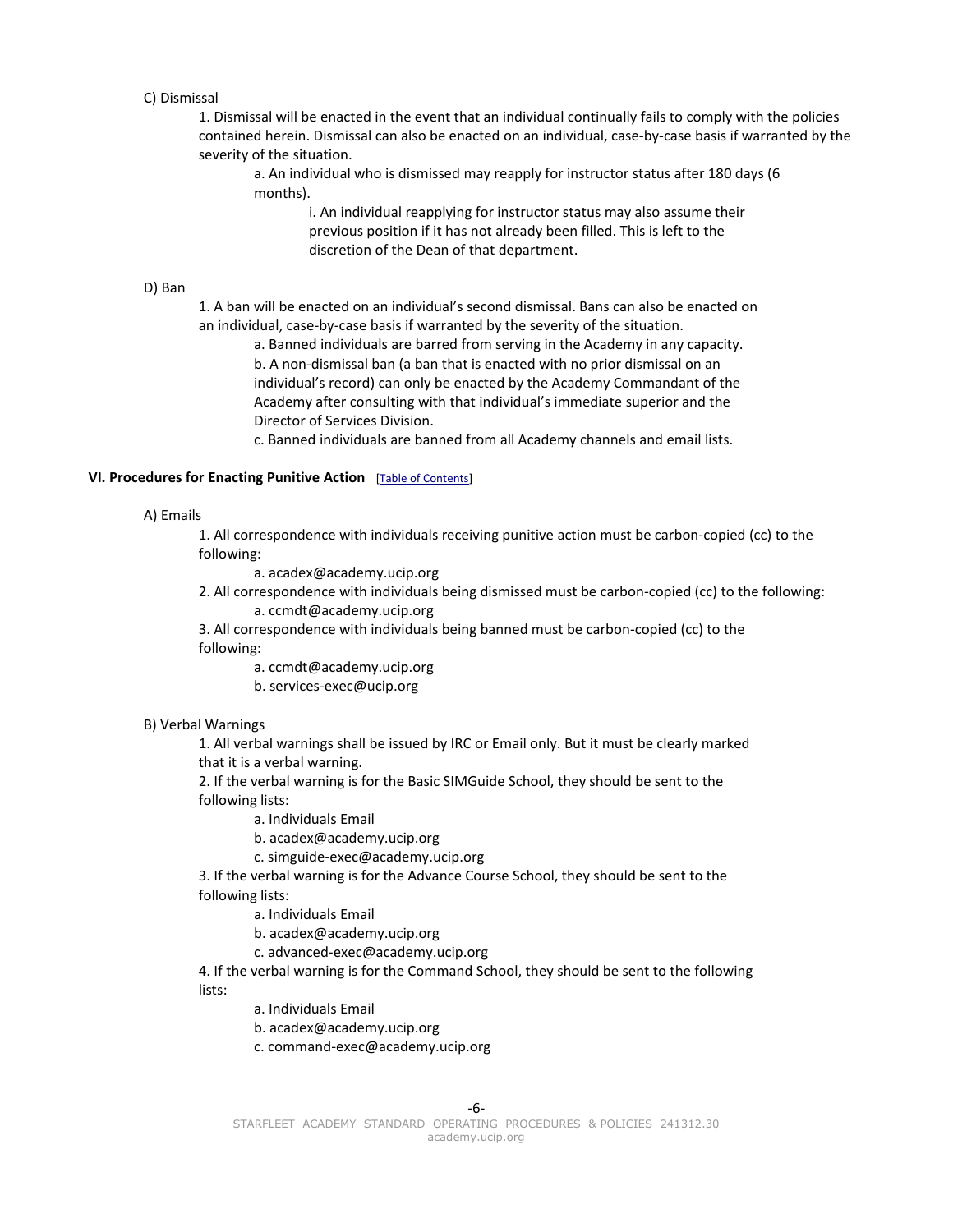#### C) Punitive Actions

1. On receipt of a second reprimand, additional time will be added to an instructor's current promotion time line.

2. At a third reprimand, or serious infraction, if counseling has failed to result in a change of behavior or how things are handled, an Academy Staff member shall have their rank reduced to the previous rank under their current one.

<span id="page-6-0"></span>3. If an Academy Staff member receives a 4th reprimand, or has committed a serious infraction and counseling has failed, said member shall be discharged from the Academy.

## **VII. Procedures for Promotion** [\[Table of Contents\]](#page-1-0)

## **A) Any instructor receiving a promotion shall only be elevated to their next highest rank. No one is exempt from this rule and no exceptions will be made.**

#### B) Promotion Terms

1. The time between promotions is called a 'promotion term' and consists of a starting date and a promotion date.

a. The starting date is the date of their last promotion.

b. The promotion date is the date of their last promotion plus time until their next promotion. (See the Promotion Timeline below)

c. Restart date occurs when an academy member rejoins the academy after leaving for 6 months.

I. LOA/ELOA do not effect promotion time..

2. Promotions may only be carried out if the individual in question is an active member of the Academy. 3. A promotion can be withheld if deemed necessary. Only the Academy Commandant of the Academy may with hold a promotion.

4. Individuals who rejoin the Academy must complete the required time for theirr next promotion. The time for the next promotion begins with the restart date.

5. Individuals who rejoin the Academy after their scheduled promotion date will be

promoted to their next highest rank after completing the required time and service to earn the promotion. There last promotion date becomes the restart date.

6. Promotion Timeline

a. Individuals must have served the following amounts of time since their last

promotion for their current rank or restart date in order to be eligible to receive a promotion.

1.) Ensign- Entry rank if a cadet the cadet will be elevated to ensign upon becoming an

Instructor. Otherwise the Instructor will enter at the characters current rank.

2.) **Recommended Courses are optional and not required.**

3.) Experience listed is required for all Academy personnel

| RANK $\rightarrow$ NEW RANK            | <b>REQUIRED TIME</b>                       | <b>RECOMMENDED COURSES</b>                    |
|----------------------------------------|--------------------------------------------|-----------------------------------------------|
| Cadet $\rightarrow$ Ensign             | Immediately upon acceptance as instructor. | SIMGUIDE Course                               |
| Ensign $\rightarrow$ Lieutenant JG     | 3 months                                   | 1 Advanced Course                             |
| Lieutenant JG $\rightarrow$ Lieutenant | 4 Months                                   | 1 Advanced Course<br>Senior Officer Training  |
| Lieutenant ->Lieutenant Commander      | 6 Months                                   | 2 Advanced Courses<br>Senior Officer Training |
| Lieutenant Commander -> Commander      | 9 months                                   | 3 Advanced Courses<br>Senior Officer Training |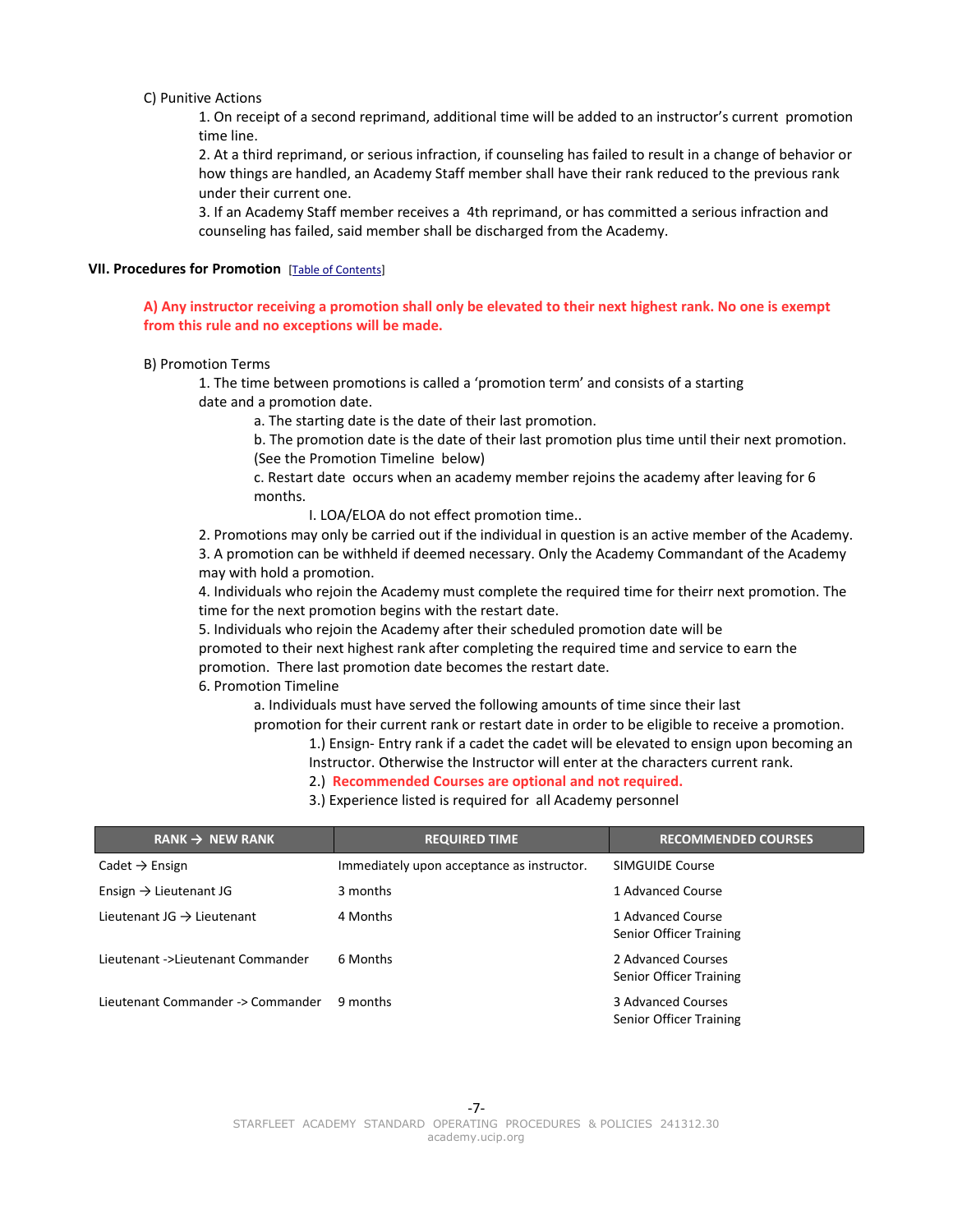## **THE FOLLOWING PROMOTIONS REQUIRE APPROVAL FROM THE CHIEF OF STAFF WITH RECOMMENDATION FROM THE ACADEMY COMMANDANT**

| Commander -> Captain         | 12 Months | 3 Advanced Courses<br>Senior Officer Training<br><b>Executive Officer Training</b><br>OR<br>1 year Executive Officer Experience                                                        |
|------------------------------|-----------|----------------------------------------------------------------------------------------------------------------------------------------------------------------------------------------|
| Captain -> Commodore         | 13 Months | 4 Advanced Courses<br>Senior Officer Training<br><b>Executive Officer Training</b><br>Commanding officer training<br>OR<br>1 year Command Experience<br>with 6 months UCIP Org service |
| Commodore -> Rear Admiral    | 13 months | Flag Officers Course<br>2 year Command Experience<br>with 1 year UCIP Org service                                                                                                      |
| Rear Admiral -> Vice Admiral | 13 months | 2 years Command Experience<br>with 1 1/2 years UCIP Org Service                                                                                                                        |
| Vice Admiral -> Admiral      | 26 months | 3 years Command Experience<br>with 2 years UCIP Org Service                                                                                                                            |

## **VIII. Policy Regarding Academy IRC Channels** [\[Table of Contents\]](#page-1-0)

A) Official Academy IRC channels as follows:

- <span id="page-7-0"></span>1. #academy (Main channel)
- 2. #acadex (Executive Channel)

B) All Academy staff members may idle in #academy

C) All Academy Executives, to include Deans and Academy Commandant of the Academy, may

idle in #acadex

D) All instructors shall be given channel operator status.

G) All deans shall be given channel protected operator status.

H) Academy Commandant of the Academy shall be given channel owner status and have

complete ownership of the channel until such time as it is transferred or removed by an IRC Operator.

I) All UCIP Staff Members, once recognized shall be given channel voice status.

J) All Academy committee members shall be given channel half-operator status.

K) Conduct

1. All UCIP Academy Staff members shall conduct themselves in a professional manner in #academy

2. No member of the Academy shall at any time belittle or harass anyone in #academy

3. No member of the Academy shall at any time belittle, harass, or otherwise seek to destroy the reputation of another by publicly speaking ill of them in #academy

4. All issues with another member of the Academy should be brought to the attention of the individual's immediate superior and or the Academy Commandant of the Academy.

Note: If you cannot work it out privately, use the Chain of Command. See #X The Member Code of Conduct Act Section C.

Remember our members most often want to do the right thing.

Do not Do not take the conflict to group email.

Do not gossip.

Do not use a SIM room to settle the conflict.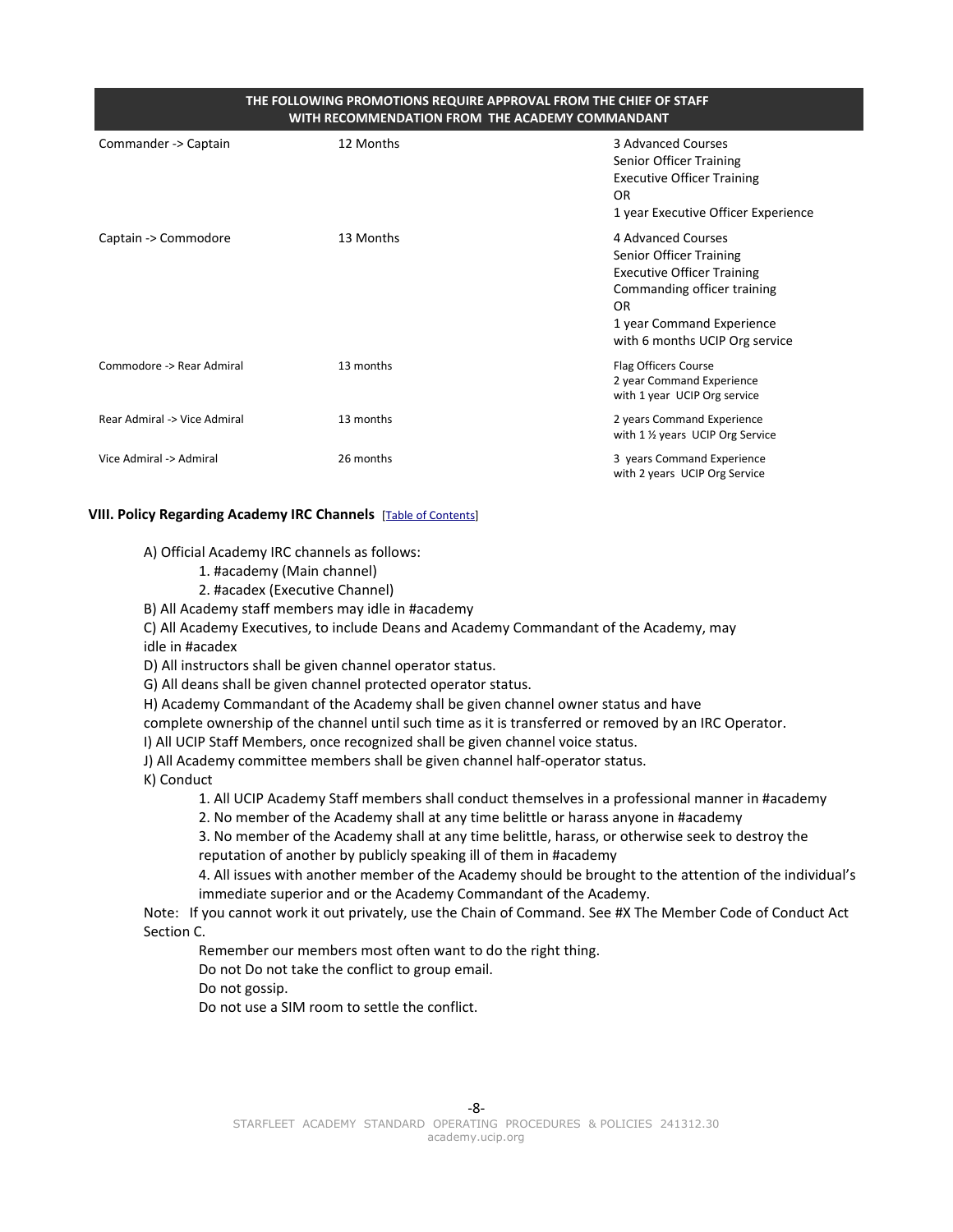## **IX. Policy Regarding Meetings** [\[Table of Contents\]](#page-1-0)

<span id="page-8-2"></span>A) The Academy will have one meeting, at a minimum, once every month.

B) The meeting date and time are at the sole discretion of the Academy Commandant of the Academy.

C) All meetings shall be held in character.

D) Meetings are mandatory unless otherwise specified by the Academy Commandant of the Academy.

<span id="page-8-1"></span>1. Those observing that request an audience may be granted channel voice.

## **X. Procedures for Meetings** [\[Table of Contents\]](#page-1-0)

A) All Academy meetings shall be held in a central, easily accessible location.

B) Meetings shall follow the in character rules and procedures for IRC simulations.

C) Meetings shall begin promptly at their scheduled time and end at such a time that the Academy Commandant of the Academy deems appropriate.

D) Meetings shall consist of the following, in any order at the discretion of the Academy Commandant of the Academy.

- 1. Introduction
- 2. Promotions
- 3. Awards
- 4. General Academy Address
- 5. Status Update
- 6. Departmental Updates
	- a. Basic SIMGuide
		- ai. To be given by the Basic SIMGuide Dean or the Deputy Basic SIMGuide Dean.
	- b. Advance Courses

bi. To be given by the Advanced Course Dean or the Deputy Advanced Course Dean.

- c. Command School
- ci. To be given by the Command School Dean or the Deputy Command
- School Dean
- 7. Questions for Academy Staff
- <span id="page-8-0"></span>8. Round Table

## **XI. Member Code of Conduct ACT** [\[Table of Contents\]](#page-1-0)

A. General Rules of Conduct:

- Show Respect
- Play Nice
- Be polite
- Have fun

**Click link to view:** [The Complete UCIP Member of Conduct ACT](http://ucip.org/about/bylaws/conduct.html)

B. Academy Addendum to the member code of conduct:

The following Academy Addendum affects only the Academy Members including the Commandant and Deputy Commandant.

1. No member of the Academy shall use his rank, fleet position, staff position or influence to pass any student/cadet who has not taken the course

2. No member of the Academy shall to submit a satisfactory completion report for any course which a student, cadet or instructor has not completed and passed.

3. No member of the Academy shall shall use his rank, fleet position, staff position or influence affect the outcome of the Academy standard operation procedures in order to secure a more favorable, or reputable, or otherwise profitable outcome